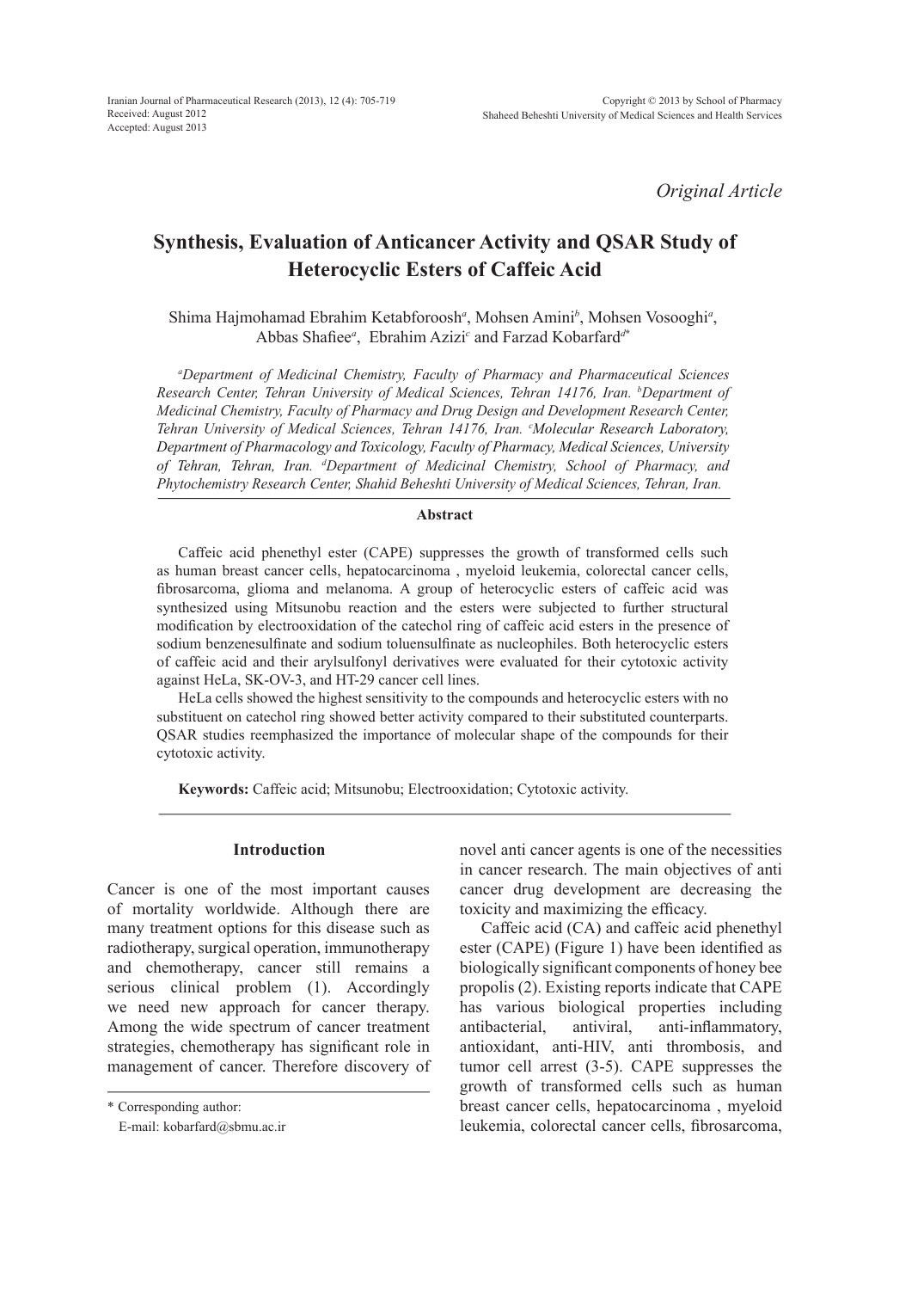

**Figure 1.** Structure of Caffeic acid phenethyl ester.

glioma and melanoma (6-11). As a result CAPE is an appropriate lead compound for anti cancer studies.

Structure-activity relationship studies for caffeic acid derivatives suggest that catechol ring is essential for cytotoxicity of CAPE and it has been proven that part of its anticancer effect is due to antioxidant mechanism of catechol ring. Moreover metylation of hydroxyl groups reduces the activity of CAPE. Conjugated double bond is also required for inhibition of cell growth (12).

Aliphatic esters of caffeic acid with 2, 5- or 3, 5- or 2, 3- dihydroxy benzene rings had comparable cytotoxicity to doxorubicin. Replacement of the ester by amide or hydroxy groups substantially decreased or abolished cytotoxicity (13). QSAR studies on aliphatic esters of CA showed the dependence of cytotoxicity of this compound on hydrophobicity and steric factors (14). Based on the previous studies on CAPE analogues, it has been discovered that replacing phenyl with cyclohexyl increases the cytotoxic activity. Elongation of alkyl chain of phenethyl up to eight carbons, increases strength of compound. Furthermore in aliphatic esters, elongation of the chain up to 17 carbons enhances potency (15).

Despite the interesting trends observed in SAR studies of CAPE, only few analogues of this compound have been synthesized and studied mostly because of the surprisingly difficult synthesis of these groups of compounds.

The first part of this study was aimed at the synthesis of heterocyclic esters of caffeic acid and evaluation of their cytotoxic activity in compared to that of caffeic acid phenethyl ester (CAPE).

Phenolic carboxylic acids or alcohols

are notorious for their unamenability to most of methods of esterification. The tough reaction conditions which is needed in Fischer estrification method (strong protic acid) along with the need to use excess alcohol makes this strategy of limited applicability for making caffeic acid esters.

Lewis acid-catalyzed acylations will not solve the problem either (16). Using acylhalides to make esters via acyl nucleophilic substitution requires protection of phenolic hydroxyl groups since carboxylic acids will not discriminate between aliphatic hydroxyl (alcoholic) and aromatic hydroxyl (phenolic) groups.

Stuwe *et al.* reported a method based on the reaction of cesium salt of phenolic carboxylic acid with proper alkyl halide to give the desired ester but unsatisfactory yield and the need for excess of halide are still major issues for this method (17).

The enzymatic and ultrasound-accelerated enzymatic synthesis of caffeic acid phenethyl ester from caffeic acid and phenethyl alcohol have been also investigated but these methods have not gone beyond simple alkyl esters and phenethyl esters (18-19).

Knoevenagel reaction has also been used as an indirect method for the synthesis of caffeic acid 3, 4-dihydroxyphenethyl ester (20). The major drawback for this method is unavailability of the atypical starting materials which are required to implement the method.

Perhaps the most successful method in phenolic ester synthesis is the report by Appendino *et al.* in which Mitsunobu reaction has been employed to make a few polyphenolic esters  $(21)$ .

CAPE and its analogues have a diphenolic ring (catechol) in their structures with could be electrochemically converted to 1, 2-benzoquinone by a reversible two-electron oxidation (Figure 2).

The electrochemically generated *o*-benzoquinones are quite reactive intermediate which in a proper condition can be attacked by a variety of nucleophiles and undergo various reactions such as Micheal addition. Sodium benzenesulfinate and Sodium toluene-4-sulfinate are two strong nucleophiles which could add to quinone ring via a nucleophilic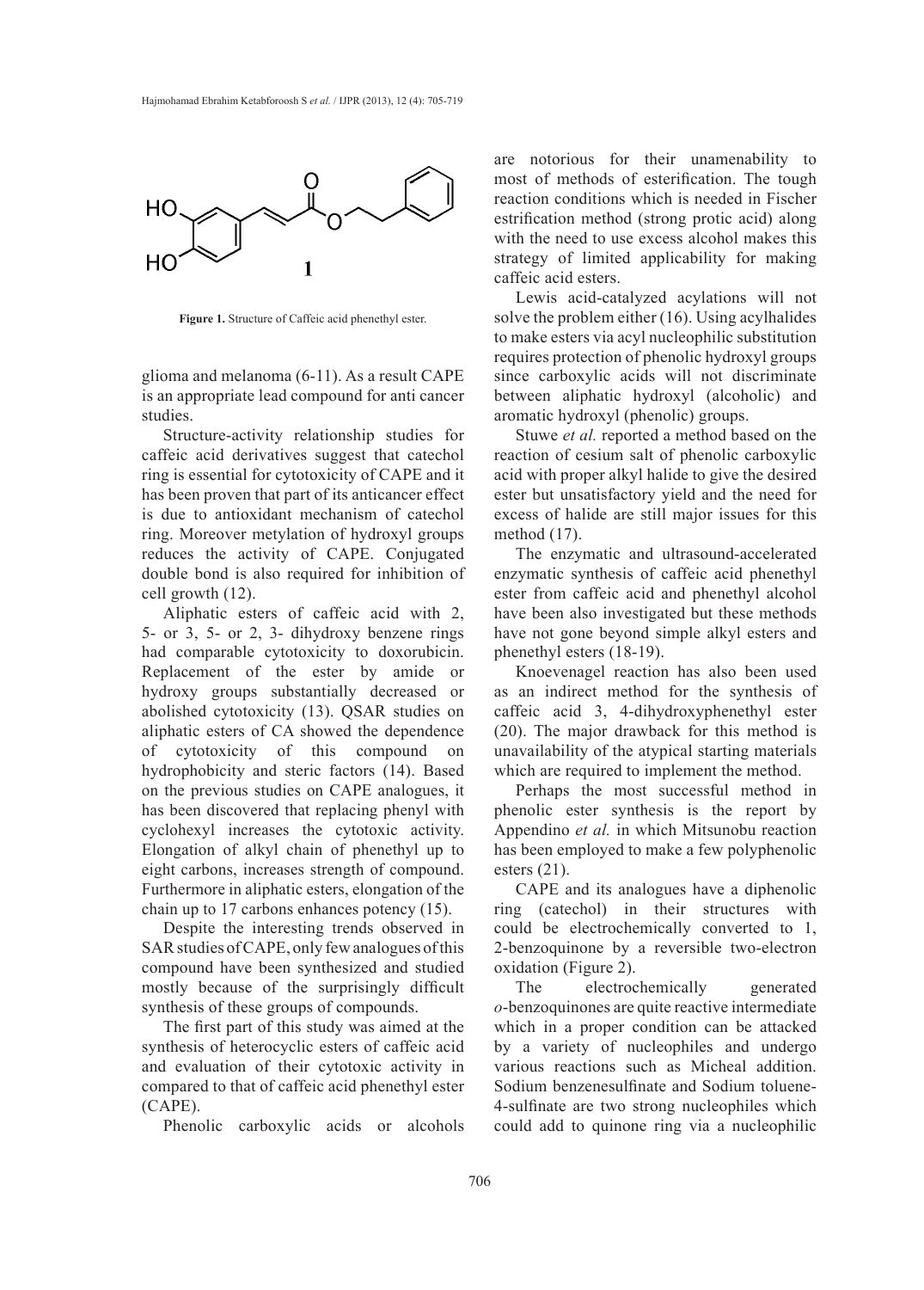

Figure 2. Oxidation of catechol ring.

addition reaction. Electrochemical methods are considered as green methods for the synthesis of organic compounds and therefore the second part of this study was aimed at the preparation of a few novel CA analogues with a benzenesulfonyl or toluene-4-sulfonyl group attached to their catechol ring using electrochemical method (22-23).

## *Chemistry*

Caffeic acid and alcohols b-f were condensed in equimolar ratio in presence of triphenylphosphine (TPP) and diisopropylazodicarboxylate (DIAD) in dry tetrahydrofurane (THF) as solvent at room temperature. (Figure 3)

Liquid-liquid extraction was used to extract the crude product and final purification was performed by silicagel column chromatography using chloroform-methanol or ethylacetatepetrolium ether as the eluent solvent. The synthesized compounds were characterized using IR, 1HNMR, 13C-NMR spectroscopies, ESI-Mass spectrometry and elemental analysis.

All the heterocyclic esters of caffeic acids (2-6) and CAPE (1) were subjected to electrochemical oxidation in the presence of sodiumbenzenesulfinate or sodium benzenesulfinate or sodium toluene-4-sulfinate as nuleophiles (Figure 4). Compounds (1-6) were thus electro-oxidized to their corresponding quinonic forms (1a-6a) on the surface of glassy carbon electrode. When the electro-oxidation process takes place in the presence of sodium benzenesulfinate or toluene-4-sulfinate, the sulfinate group can attack the quinonic ring in a Michael type addition reaction. The quinonic ring could then be reduced electrochemically using a cyclic voltammetric process to generate the reduced form of CA esters. The electrochemical behavior of CA esters (1-6) were studied in the absence and presence of the nucleophiles sodium benzenesulfinate and sodium toluene-4-



**Figure 3.** Synthesis of caffeic acid esters (2-6) using Mitsunobu reaction.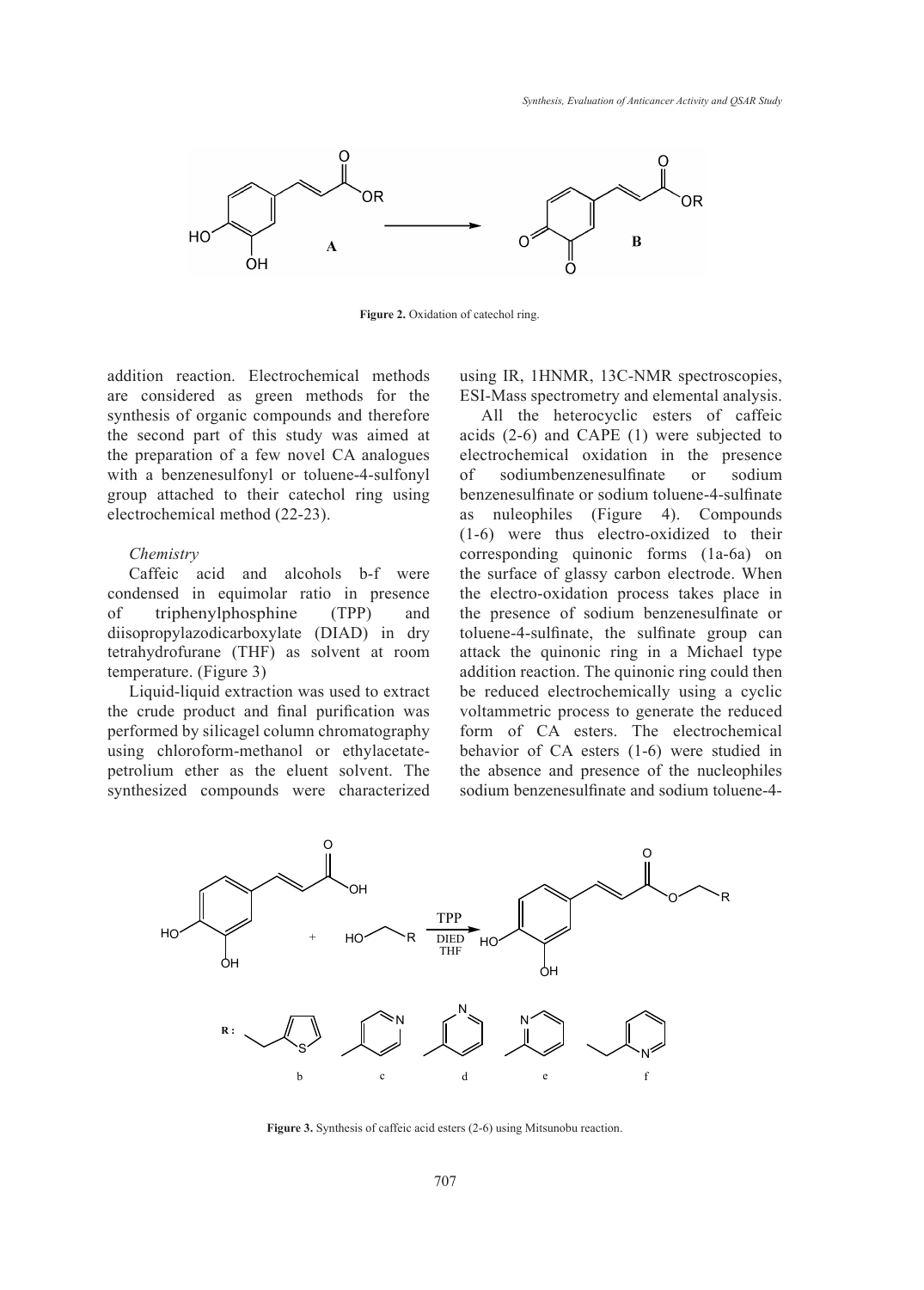

Figure 4. Electroxidation of CA esters (1-6) and reaction with sodium benzenesulfinate or sodium toluene-4-sulfinate.

sulfinate (Figure 5).

Voltammograms of 2 in the absence and presence of sodium toluene-4-sulfinate (Figure 5) show anodic peaks at 359 mV and 449 mV and cathodic peaks at 239 mV and 169 mV, respectively.

In this condition, part (c) of Figure 5 is related to the electrochemical oxidation of sodium toluene-4-sulfinate. Anodic



**Figure 5.** Comparative cyclic voltammograms of 0.25 mM compound 2 without (a), with (b) 0.25 mM sodium toluene-4 sulfinate and 0.25 mM sodium toluene-4-sulfinate (c) at a glassycarbon electrode ( $S = \pi$  mm<sup>2</sup>) in aqueous solution ( $H_2O$ :AN, 80:20), containing acetate buffer ( $pH = 7$ ,  $c = 0.2$  M). Scan rate: 50 mV/s.

peaks indicate the oxidation of 3a-e to their corresponding orthobenzoquinones which are of sodium toluene-4-sulfinate (Figure reduced back to their initial cate chols form by anodic peaks at 359 mV and 449 mV reversing the voltage. The ratio of the oxidation odic peaks at 239 mV and 169 mV, and reduction current amplitudes for all in the ely. **process** to generate the reduction process were equal to electrochemical behavior of CA esters. The electrochemical behavior of CA esters. The electrochemical behavior of CA esters. The electrochemical behavior of CA is condition, part (c) of Figure 5 unity. This phenomenon shows the stabilization of o-benzoquinone produced on the surface of electrode. Side reactions, such as dimerization or hydroxylation of (compounds 1-6) are too slow to be observed on the time scale of cyclic voltammograms.

> When compounds sodium benzenesulfinate or sodium toluene-4-sulfinate were added to the solution containing (compounds 1-6), the anodic peaks shifted positively in all cases (part (b) of Figure 5) and the cathodic peak currents decreased. The positive shift of anodic potential could be related to the formation of a thin film on the surface of the electrode. The formation of toluene-4-sulfinate adducts (1b-6b) and benzenesulfinate adducts (1c-6c) was confirmed by thin layer chromatography (TLC) and electrospray ionization mass spectrometry (ESI-MS).

# *Pharmacology*

# *Cell Culture*

Human ovarian adenocarcinoma cell line SK-OV-3 (ATCC no. HTB-77), human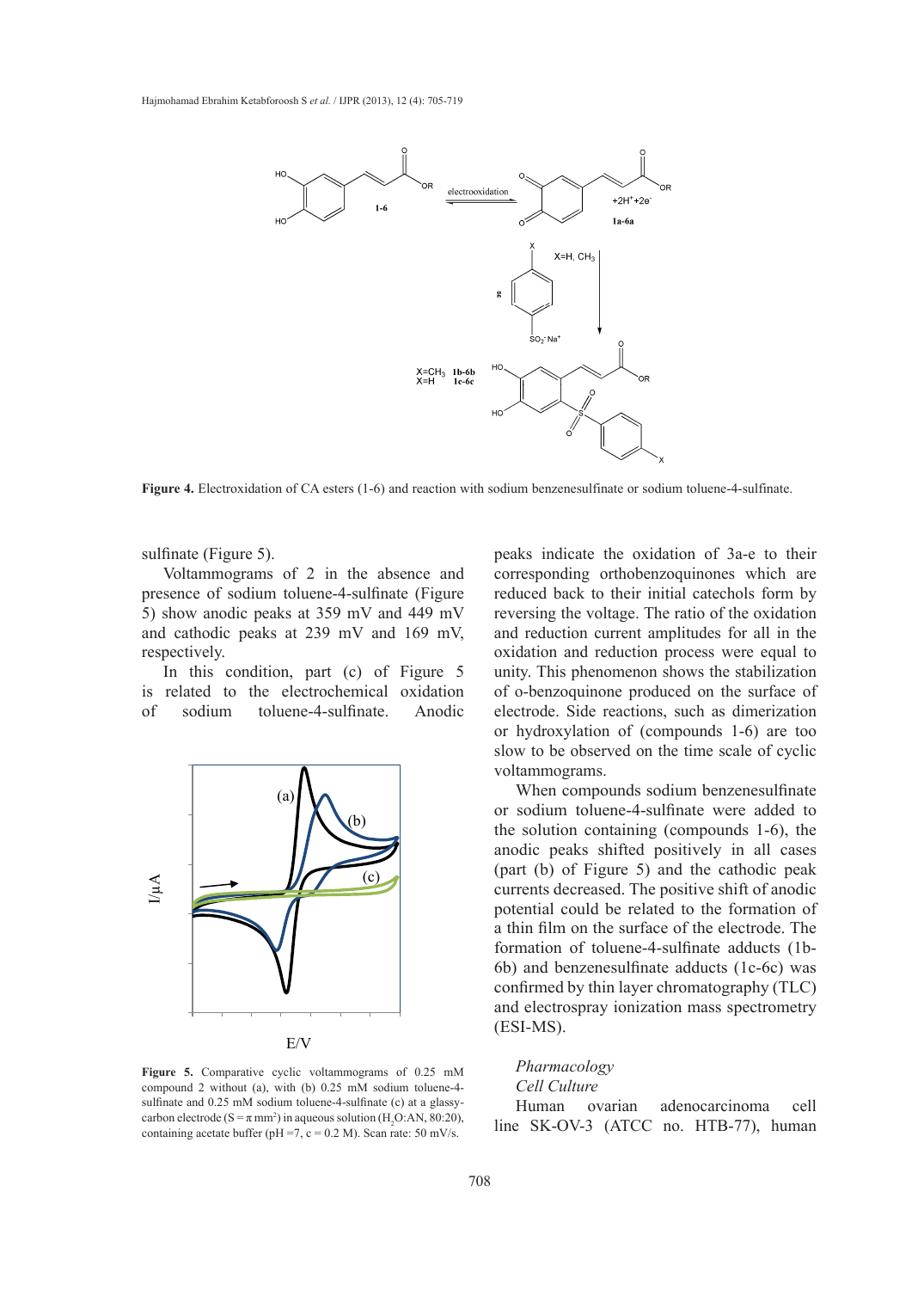

**Figure 6.** Mechanism of Mitsunobu reaction.

cervix adenocarcinoma cell line HeLa (ATCC no.CCL-2), and human colon adenocarcinoma HT-29 (ATCC no. HTB-38) were obtained from American Type Culture Collection. Cells were grown on 75 cm<sup>2</sup> cell culture flasks with EMEM (Eagle's minimum essential medium), supplemented with 10% fetal bovine serum, and 1% penicillin/streptomycin solution (10,000 units of penicillin and 10 mg of streptomycin in 0.9% NaCl) in a humidified atmosphere of 5%  $CO_2$ , 95% air at 37 °C.

# *Cell proliferation assay*

Cell proliferation assay was carried out using CellTiter 96 aqueous one solution cell proliferation assay kit (Promega, USA). Briefly, upon reaching about 75-80% confluency, 5000 cells/well were plated in 96-well microplate in 100 µL media. After seeding for 72 h, the cells were treated with 50  $\mu$ M compound in triplicate. Doxorubicin (10  $\mu$ M) was used as the positive control. At the end of the sample exposure period (72 h), 20 µL CellTiter 96 aqueous solution was added. The plate was returned to the incubator for 1 h in a humidified atmosphere at 37 ºC. The absorbance of the formazan product was measured at 490 nm using microplate reader. The blank control was recorded by measuring the absorbance at 490 nm with wells containing medium mixed with CellTiter 96 aqueous solution but no cells. Results were expressed as the percentage of the control (without compound set at 100%). The results are shown as the percentage of the control DMSO that has no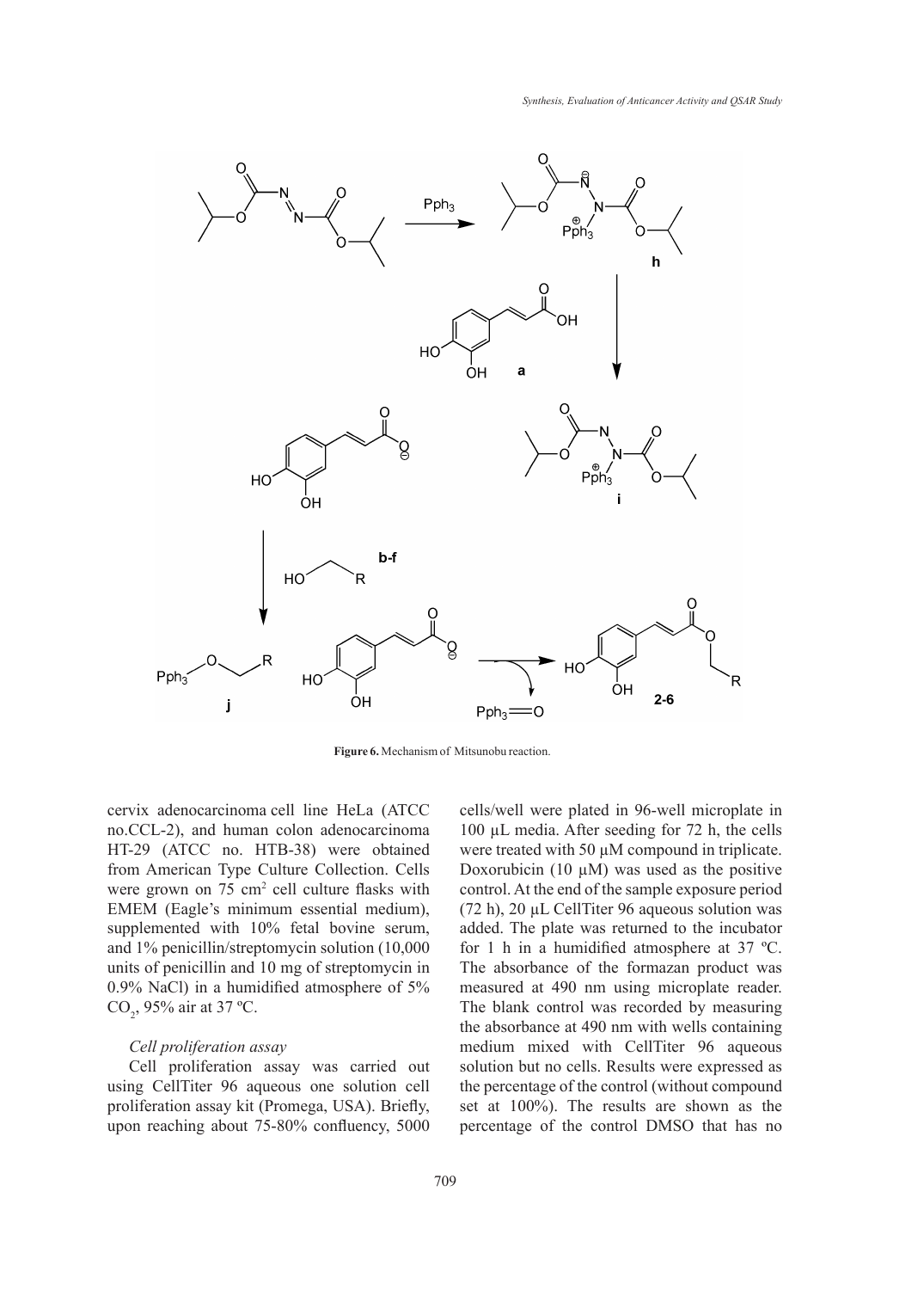**Table 1.** The yields and mp for Mitsunobu reaction of caffeic acid with alcohols 2a-e.

| <b>Alcohol</b> | yield | $mp^{\circ}C$ |
|----------------|-------|---------------|
| b              | 10%   | 138.5-140     |
| $\mathbf c$    | 25%   | 167-169       |
| d              | 15%   | 70-72         |
| e              | 18%   | 154-157       |
| f              | 20%   | 200-203       |

compound (set at 0%). All the experiments were performed in triplicate.

# **Result and Discussion**

#### *Chemistry*

Esters are traditionally produced by condensing carboxylic acids and alcohols in the presence of an acid catalyst. The esterification reaction is both slow and reversible. There are many ways to drive the equilibrium toward the ester product: a: addition of an excess of one of the reactants (usually the alcohol), b: removal of the ester or the water by distillation, c: removal of water by azeotropic distillation and d: removal of water by use of dehydrating agent or molecular sieve.

When carboxylic acids and/or alcohols have other functional groups which are sensitive to the estrification conditions, unconventional methods should be employed to circumvent the vulnerability of these functional groups. Phenolic hydroxyl groups are among the interfering functional groups with the ordinary process of esterification.

Caffeic acid is a polyphenolic *α-β* unsaturated carboxylic acid with more issues in esterification reaction than just being a simple phenol. Therefore special conditions should be used for its esterification. In the present study we compared the following esterification methods for caffeic acid:

I. Acid catalyzed esterification with  $H_2SO_4$ .

II. Microwave assisted esterification in presence of a protic acid.

III. Ultrasound assisted esterification in presence of a protic acid.

IV. Estrification with the aid of thionyl

chloride.

V. Esterification with the aid of dicyclohexyl dicarbondiimide(DCC).

VI. Wittig reaction between 3, 4-dihydroxy benzaldehyde and phosphonium chloride salt of alcohol.

VII. Knoevenagel reaction.

VIII. Esterification after protection of phenolic hydroxyl groups by  $BBr<sub>3</sub>$  and tetrahydropyrane.

IX. Mitsunobu reaction.

None of the above mentioned (except Mitsunobu reaction) led to the satisfactory results either because the reaction did not give the desired product at all (I, II, III, IV, V, VIII) or due to the formation of a great number of byproducts which made the purification of the desired product impossible (VI, VII, IX).

Mitsunobu reaction on the other hand was successful in giving the desired products for the reaction of caffeic acid with the alcohols b-f.

Mitsunobu reaction is a method for converting molecules that bear poor leaving group into a derivative that can react via  $S_{N}$ <sup>2</sup> displacement, even when the nucleophile is as weak as a carboxylate anion. The process involves reaction of diisopropylazodicarboxylate (DIAD) with triphenylphosphine to form h. This dipolar ion reacts with RCOOH, which is present in the initial reaction to give i. The alcohol is then added to this phosphonium salt, and the subsequent reaction generates alkoxyphosphonium salt j. The RCOO – group displaces triphenylphosphin oxide to give the desired product.

It is generally accepted that the acids with a  $pK_a$ < 11 will be successful in Mitsunobu reaction. In light of this fact, it is not surprising that the acidic phenolic hydroxyl groups of caffeic acid would not interfere with this reaction. The yields for the Mitsunobu reaction conducted for caffeic acid reaction with alcohols b-f are presented in Table 1.

The purification of esters 2-6-e was performed on silica gel. This is more convenient than the use of Sephadex LH-20 which has been used by Appendino et al. in their report (21).

In general due to the mild conditions and the possibility of purification polyphenolic esters on silica gel column, the Mitsunobu reaction is particulary suitable for the synthesis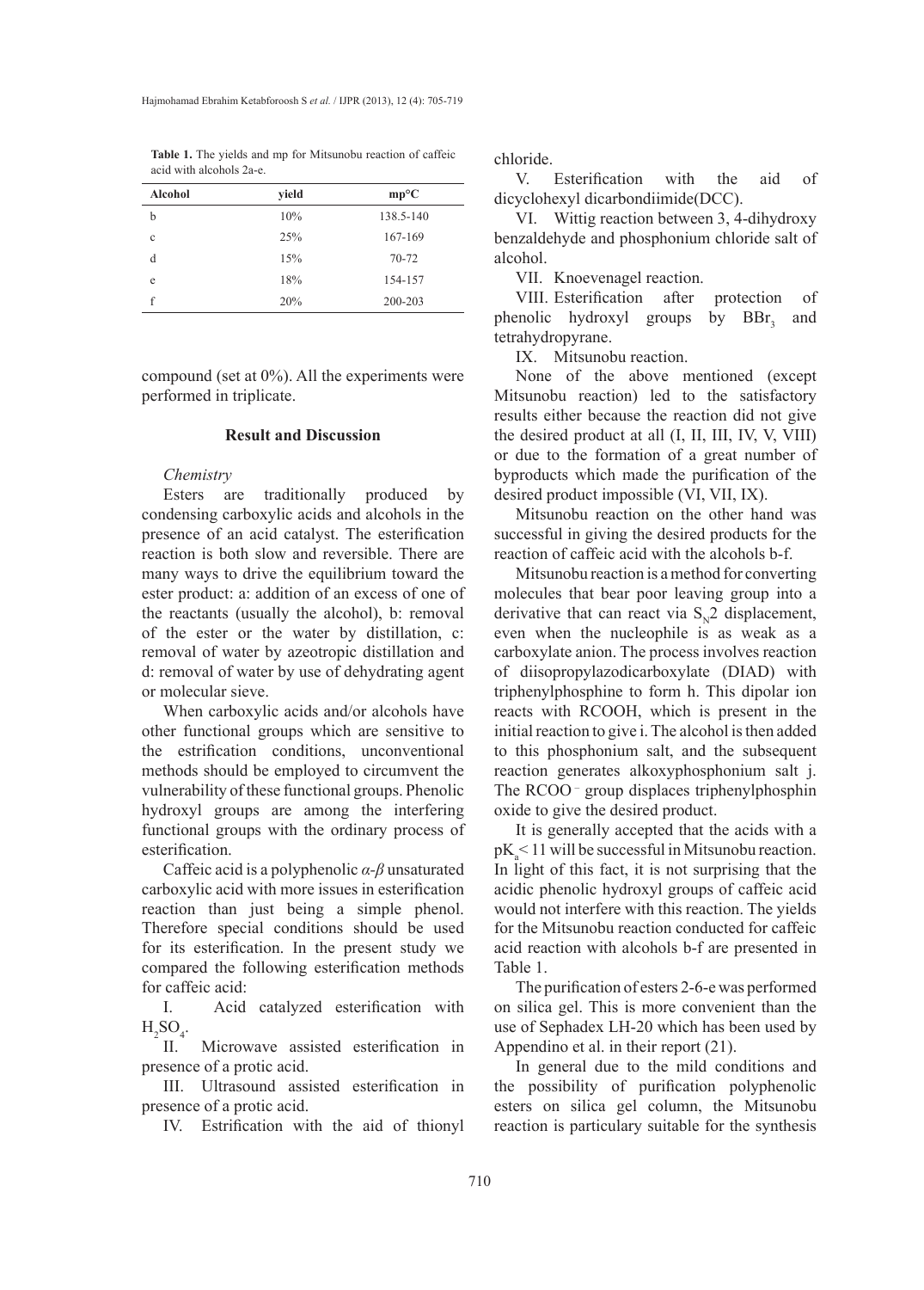| $\overline{\text{Compound}}$ | $\sum_{i=1}^{n}$<br>$\frac{1}{2}$<br>${\bf Structure}$ | HeLa     | $SK-OV-3$ | <b>HT-29</b> |
|------------------------------|--------------------------------------------------------|----------|-----------|--------------|
| $\,1\,$                      | HO<br>HO                                               | $12.3\,$ | 42.1      | 25.1         |
| $1\mathrm{b}$                | O<br>HO.<br>HO<br>$0\leq S_{1}^{\leq 0}$               | $21.7\,$ | 53.8      | $51.5\,$     |
| $1\mathrm{c}$                | HO.<br>$0^{5.55}$<br>HO                                | 23.8     | 49.1      | 48.5         |
| $\sqrt{2}$                   | O<br>HO.<br>HO                                         | 17.4     | 73.2      | 37.4         |
| $2\mathsf{b}$                | $S^{\prime}$<br>$\Omega$<br>HO<br>0155-0<br>HO         | 47.1     | 171.5     | 84.1         |
| $2\mathrm{c}$                | S<br>HO<br><b>O</b> <sup>2520</sup><br>HC              | 38.9     | 190.6     | 53.7         |

**Table 2.** Cytotoxic activity (IC<sub>50</sub>,  $\mu$ m) of compounds 1-6, 1b-6b and 1c-6c.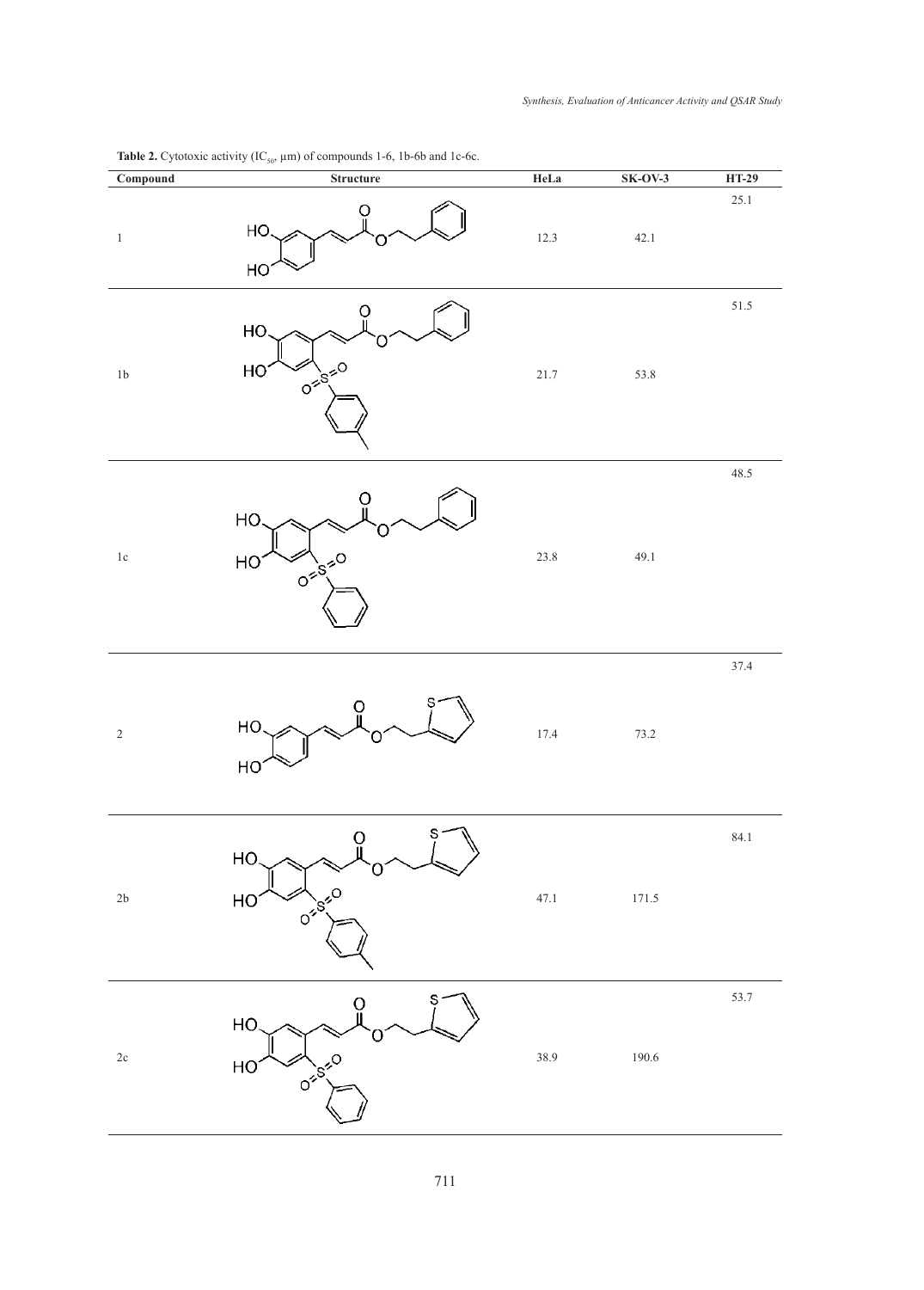| $\ensuremath{\mathfrak{Z}}$ | Ö<br>HO.                                   | 143.7 | 121.7  | $187\,$ |
|-----------------------------|--------------------------------------------|-------|--------|---------|
|                             | HO<br>O                                    |       |        | 240.5   |
| $3\mathrm{b}$               | HO<br>HO<br>0 - 19 - 10                    | 140.2 | $>200$ |         |
| $3\mathrm{c}$               | Ö<br>HO.<br>HO<br>$0\leq S_{1}^{1/2}$      | 191.5 | $>200$ | 324     |
| $\sqrt{4}$                  | O<br>HO<br>HO                              | 82.7  | 121.1  | 127.1   |
| 4 <sub>b</sub>              | 0<br>HO<br>HO<br>$0\frac{1}{5}\frac{1}{5}$ | 67.1  | $>200$ | 200.5   |
| $4\mathrm{c}$               | ပူ<br>HO<br>HO<br><b>OF</b> 15-50          | 111.2 | $>200$ | 182     |
| $\sqrt{5}$                  | ö<br>HO.<br>HO                             | 37.2  | 54.1   | 43.2    |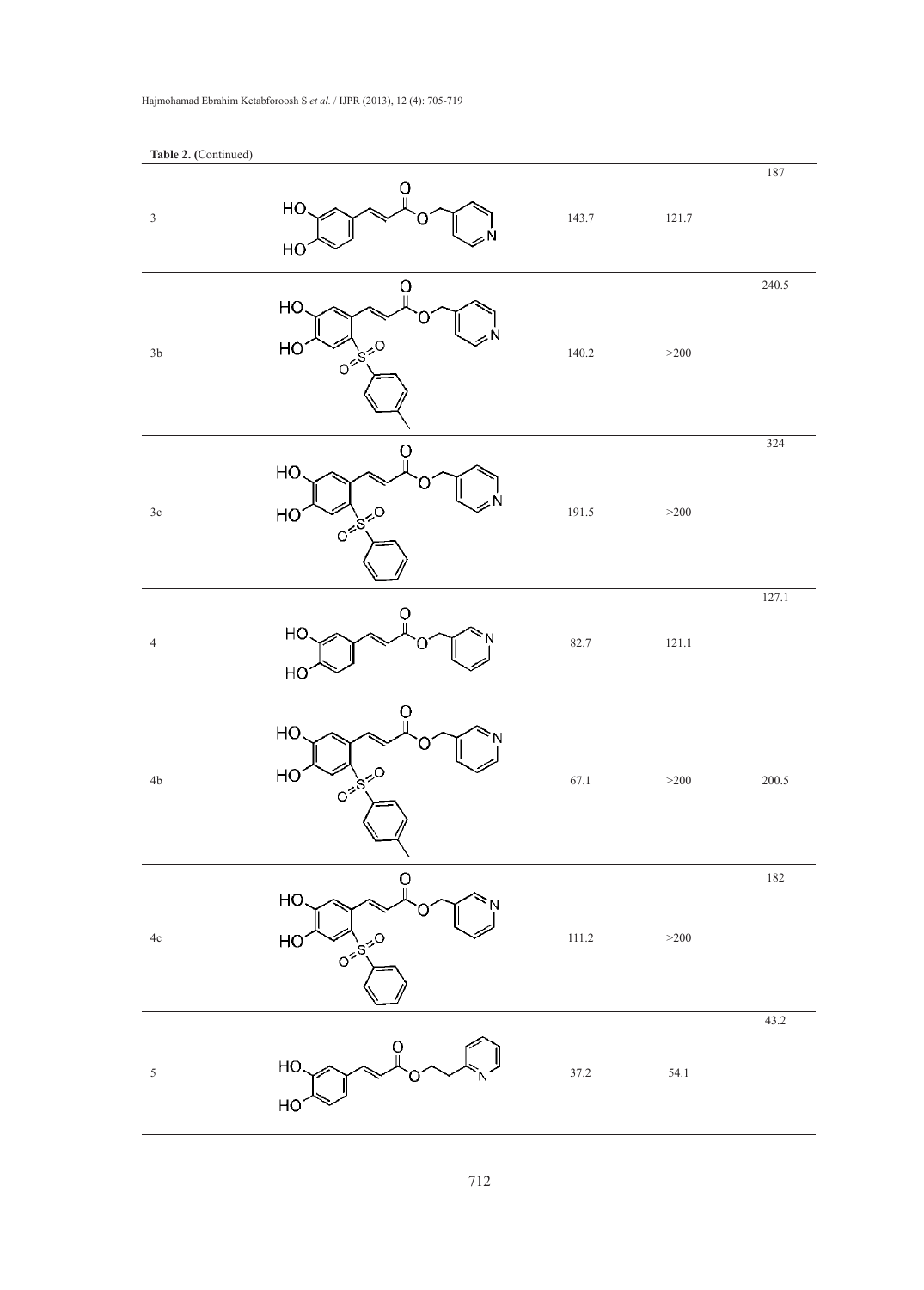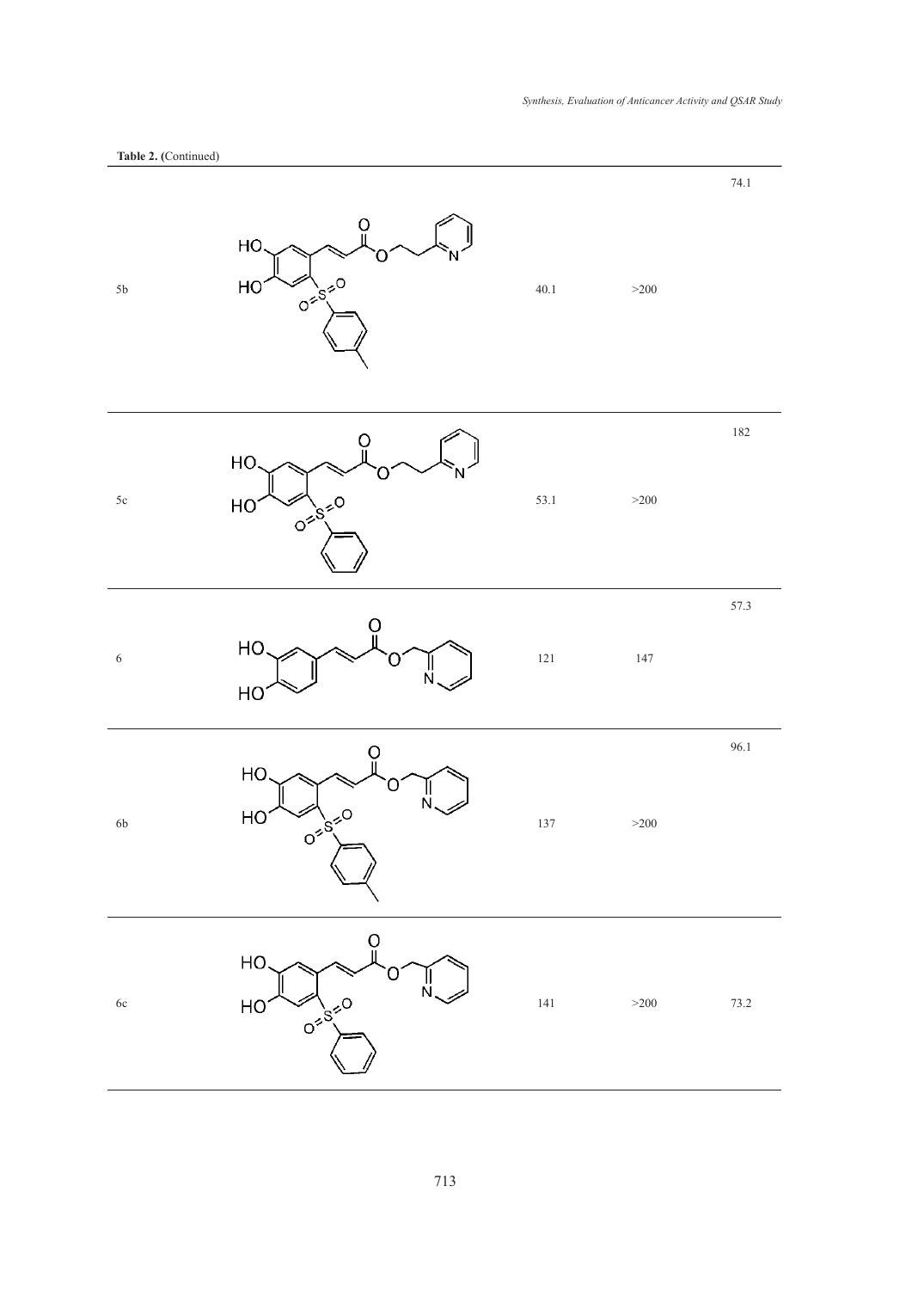**Table 3.** Correlation coefficient  $(R^2)$  matrix for some of descriptors used for HeLa**.**

**Table 4.** Correlation coefficient  $(R^2)$  matrix for some of descriptors used for Ht-29.

|        | ASP | GATS3e |
|--------|-----|--------|
| ASP    |     | 0.234  |
| GATS3e |     |        |

|                     | <b>GATS1e</b> | GATS3 <sub>v</sub> |
|---------------------|---------------|--------------------|
| GATS <sub>1</sub> e |               | 0.248              |
| GATS3v              |               |                    |

of polyphenolic compound such as caffeic acid esters, a group of compound with interesting biological activities.

#### *Cytotoxic activity*

The results of cytotoxic activity were summarized as  $IC_{50}$  (µmolar) of compounds in Table 2.

In general all compounds had good inhibitory activity  $(IC_{50} = 10-200 \mu M)$  against HeLa and HT-29 but they did not show significant inhibitory activity (IC<sub>50</sub> > 200 µM) against SK-OV-3. All these esters except 6, 6b, and 6c showed the strongest activity toward colon HT-29 cell line. All the benzenesulfonyl (1b-6b) and toluene-4-sulfonyl (1b-6b) derivatives showed decreased activity. It could be speculated that the arylsulfonyl group causes an electron deficiency and/or steric hindrance on catechol ring and therefore interfere with the normal oxidation/ reduction of catechol ring. Comparing the  $IC_{50}$ values of structures 1-6 indicates that thiophen is more successful than pyridine.

2-(2-pyridyle) ethyl analogues of CAPE (5, 5b, 5c) have stronger cytotoxicity than 2-pyridyle methyl analogues (6, 6b, 6c). This is in agreement with the previous finding for CAPE which shows that phenethyl esters is more potent than phenmethyl ester of caffeic acid.

#### *QSAR study*

In order to evaluate the effects of the structural parameters of the investigated compounds 1-6, 1b-6b and 1c-6c on their cytotoxic activities, Quantitative-Structure Activity Relationship (QSAR) analysis with different types of

**Table 5.** Data of the selected descriptors used in this study and predicted values of  $pIC_{50}$  (HeLa).

| Compound       | ASP   | GATS3e | Predicted $\text{pIC}_{50}(\text{HeLa})$ |
|----------------|-------|--------|------------------------------------------|
| $\mathbf{1}$   | 0.600 | 1.802  | 4.056                                    |
| 1 <sub>b</sub> | 0.239 | 1.784  | 3.904                                    |
| 1c             | 0.238 | 1.788  | 3.904                                    |
| $\sqrt{2}$     | 0.628 | 1.971  | 4.090                                    |
| $2\mathsf{b}$  | 0.274 | 1.891  | 3.932                                    |
| 2c             | 0.308 | 1.902  | 3.947                                    |
| $\mathfrak{Z}$ | 0.662 | 1.817  | 4.084                                    |
| 3 <sub>b</sub> | 0.224 | 1.791  | 3.898                                    |
| 3c             | 0.279 | 1.805  | 3.923                                    |
| $\overline{4}$ | 0.659 | 1.799  | 4.080                                    |
| 4b             | 0.227 | 1.779  | 3.898                                    |
| 4c             | 0.282 | 1.793  | 3.923                                    |
| 5              | 0.559 | 1.996  | 4.064                                    |
| 5b             | 0.260 | 1.912  | 3.929                                    |
| 5c             | 0.258 | 1.922  | 3.929                                    |
| 6              | 0.657 | 1.823  | 4.082                                    |
| 6b             | 0.247 | 1.794  | 3.908                                    |
| 6c             | 0.297 | 1.808  | 3.931                                    |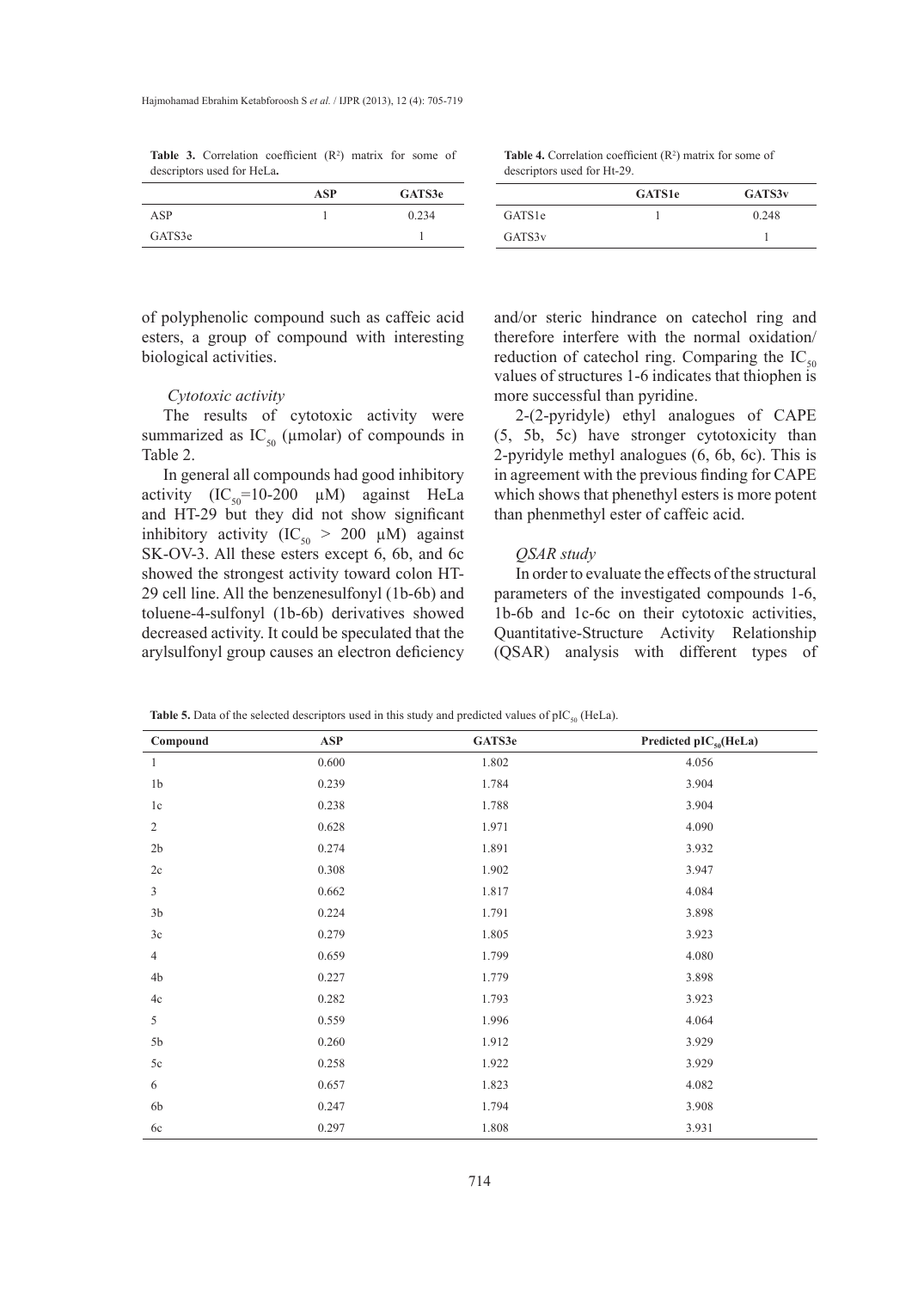

**Figure 7.** Plots of cross-validated predicted values of activity by MLR against the experimental values for different cell lines: (A) HeLa and (B) HT-29.

molecular descriptors was performed.

Several physicochemical descriptors such as hydrophobicity, topological indices, electronic parameters and steric factors are usually used in QSAR studies in order to find the effects of different structural properties on the biological activity of compound of interest. Since the calculated values of some electronic descriptors depend on the three-dimensional molecular geometry, the optimum 3-D geometry of the molecules were obtained by Hyperchem software (Hypercube Inc, USA), using AM1 semi-empirical method. The resulting structures were used to calculate constitutional, functional, geometrical and topological descriptors by Dragon software. Meanwhile some electronic descriptors such as frontier molecular orbital (HOMO, LUMO), dipole moment and partial charges were calculated by the

| Compound       | <b>GATS1e</b> | GATS3v | Predicted $pIC_{50}$ (Ht-29) |
|----------------|---------------|--------|------------------------------|
| $\mathbf{1}$   | 1.746         | 2.221  | 4.521                        |
| 1 <sub>b</sub> | 1.381         | 2.244  | 4.376                        |
| 1c             | 1.390         | 2.146  | 4.387                        |
| $\sqrt{2}$     | 1.773         | 2.274  | 4.528                        |
| $2\mathsf{b}$  | 1.400         | 2.283  | 4.380                        |
| $2\mathrm{c}$  | 1.412         | 2.180  | 4.393                        |
| $\overline{3}$ | 1.803         | 2.446  | 4.525                        |
| $3\mathrm{b}$  | 1.427         | 2.394  | 4.382                        |
| 3c             | 1.441         | 2.293  | 4.396                        |
| $\overline{4}$ | 1.803         | 2.506  | 4.521                        |
| 4b             | 1.427         | 2.431  | 4.379                        |
| 4c             | 1.441         | 2.332  | 4.392                        |
| 5              | 1.780         | 2.099  | 4.545                        |
| 5b             | 1.416         | 2.169  | 4.396                        |
| $5c$           | 1.427         | 2.060  | 4.409                        |
| 6              | 1.803         | 2.255  | 4.541                        |
| 6b             | 1.427         | 2.276  | 4.391                        |
| 6c             | 1.441         | 2.166  | 4.406                        |

**Table 6.** Data of the selected descriptors used in this study and predicted values of  $pIC_{50}$  (HT-29)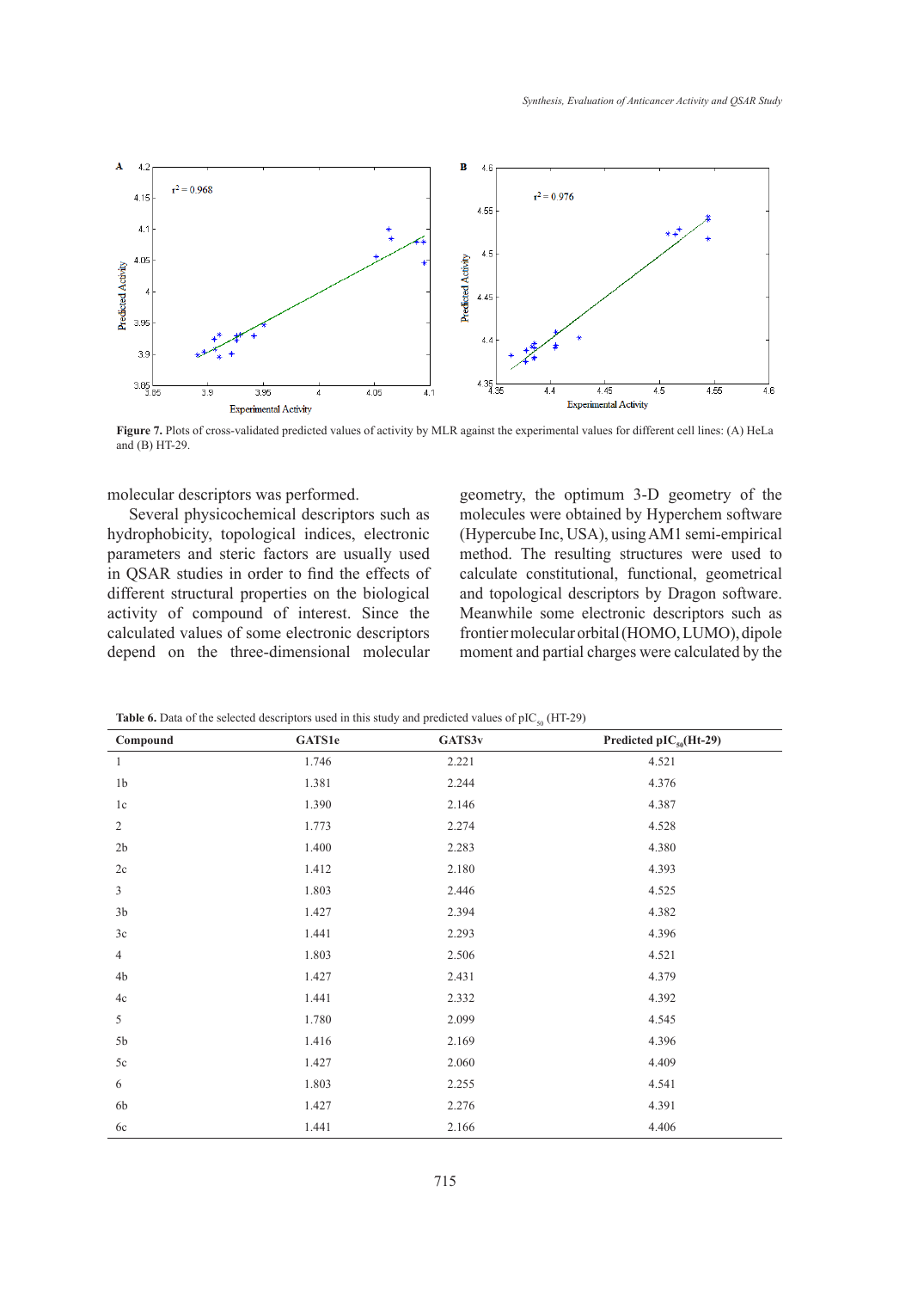Hyperchem software. Activity data were converted to logarithmic scale (*i.e.* pIC<sub>50</sub> for cytotoxicity in different cell lines). For each set of descriptors, the best multi-linear regression equations were obtained by the stepwise selection methods of multiple linear regression (MLR) subroutine of SPSS software. The correlation coefficient  $(r^2)$ , standard error of regression (SE), correlation coefficient for cross-validation significance  $(q^2)$ , root mean square error (RMS) and significant level (p-value) were employed to judge the validity of regression equation. As colinearity degrades the performances of the MLR-based QSAR equation, at the first, correlation analysis was performed to detect the co-linear descriptors (24). Thus, the correlation of descriptors with each other and with activity data was examined and among the co-linear descriptors one of them that represented the highest correlation with activity was retained and the rest were omitted. The resulted correlation matrix is represented in Table 3 and 4 for the remaining descriptors.

In the first step, it was tried to find an appropriate model for cytotoxic activity in HeLa cell line. The obtained equation is shown by Equation 1:

pIC<sub>50</sub>= 0.416 ± (0.021) ASP + 0.129 ± (0.054)<br>GATS3e + 3.574 ± (0.098) (Equation 1) GATS3e + 3.574  $\pm$  (0.098)

 $n = 18$   $r^2 = 0.968$  RMScv = 0.019 SE = 0.015  $q^2$  = 0.941 F = 226

In this equation, the values in the parenthesis represent the standard deviation of the coefficients.

This model contains asphericity (ASP), Geary autocorrelation of lag 3 weighted by Sanderson electronegativity (GATS3e).

The next equation was obtained for cytotoxicity against Ht\_29 cell line:

$$
pIC50 = 0.393 \pm (0.016) GATS1e - 0.081 \pm (0.023)
$$
  
GATS3v + 4.015 \pm (0.052) (Equation 2)

 $n = 18$   $r^2 = 0.976$  RMscv = 0.013 SE = 0.011  $q^2$  = 0.966 F = 311

Equation 2 includes Geary autocorrelation of lag 1 weighted by Sanderson electronegativity

(GATS1e), Geary autocorrelation of lag 3 weighted by van der Waals volume (GATS3v). The values of the descriptors used by Equations1 and 2 together with the predicted -log  $IC_{50}$  (pIC<sub>50</sub>) are listed in Table 3, 4.

The correlation between the observed and predicted activities of all the compounds using Equation 1 and Equation 2 is represented graphically in Figure 7A and Figure 7B.

These two equations show that spatial and topological descriptors play important role in cytotoxicity of these compounds. The autocorrelation vectors represent the degree of similarity between molecules. Therefore, cytotoxic activity of these series of compounds is mainly dependant on molecular shape of structure.

### **Conclusion**

A few heterocyclic esters of caffeic acid were synthesized using Mitsunobu reaction. Other methods of esterification failed to give the desired compounds possibly due to the sensitive nature of catechol ring in the structure of cafeic acid. The esters were further modified by attaching benzensulfonyl or toluene-4-sulfonyl group to their catechol ring using cyclic votammetry method.

Evaluation of cytotoxic activity for the compounds indicates that the compounds are more active against HeLa cancer cell line compared to SK-OV-3 and HT-29.

QSAR analysis reveals that the cytotoxic activity is mainly under the influence of molecular shape of these compounds.

Incorporation of arylsulfonyl groups diminishes the activity, perhaps due to the electron withdrawing and/or steric effect.

#### **Experimental**

#### *General method*

Chemicals and all solvents used in this study were purchased from Merck AG and Aldrich Chemicals. CAPE (1) was prepared using wittig reaction according to literature report (12). Melting points were determined on a Kofler hot stage apparatus. The IR spectra were obtained on a Shimadzu 470 spectrophotometer (potassium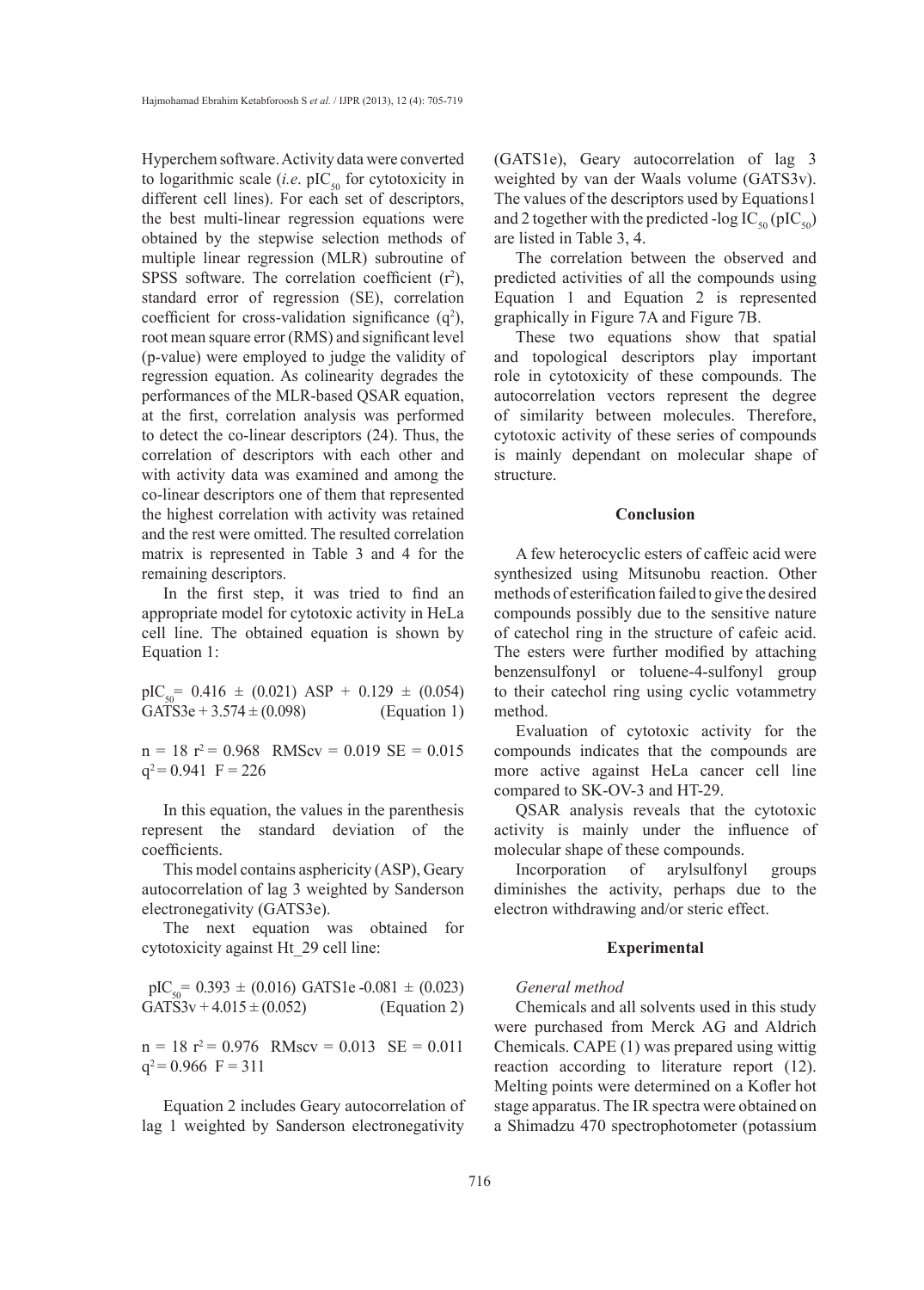bromide disks). <sup>1</sup> H NMR spectra were recorded on a Varian unity 500 spectrometer and chemical shifts (d) are reported in parts per million (ppm) relative to tetramethylsilane (TMS) as an internal standard. Elemental analyses were carried out on a Costec rapid elemental analyzer Model 4010 (GmbH-Germany) for C, H, N and S, and the results are within  $\pm$  0.4% of the theoretical values. Merck silica gel 60 F254 plates were used for analytical TLC; column chromatography was performed on Merck silica gel (70–230 mesh).

The electrospray mass spectra (ESI) were recorded on an Agilent 4610 triple quadrupole mass spectrometer.

Cyclic voltmmetry was performed, using Metrom computerized voltammetric analyzer model 746 VA Trace Analyzer/747 VA Stand. Controlled-potental columetry and preparative electrolysis were performed using BHP2050 potentiostat/galvanostat. The working electrode used in the voltammetry studies was a glassy carbon disc (1.8 mm diameter). The potential were measured versus the Ag/AgCl/KCl (3M) as a reference electrode and platinum wire was used as the counterelectrdoe.

In macroscale electrolysis, four carbon rods (8 mm diameter and 5 cm length) were used as working electrodes.

# *General procedure for the synthesis of 2-6*

To a solution of alcohols b-f(2.5 mmole) and caffeic acid (2.5mmole) in dry THF under  $N<sub>2</sub>$ atmosphere, were added TPP (2.3 mmole) and DIAD (2.3mmole) at 0 °C. The reaction mixture was stirred at room temperature for 2 days. Then, the reaction was worked up by removal of the solvent, redissolving the residue in ethyl acetate and washing with  $1N$  NaHCO<sub>3</sub> (ca. 50) mL/250mg of alcohol). The product obtained after evaporation of ethylacetate was purified by silica gel column chromatography, eluting with ethyl acetate-petrolium ether (20:80 for 3-6) or chloroform-methanol (95:5 for 4).

# *(E)-2-(thiophen-2-yl) ethyl 3-(3,4-dihydroxyphenyl) acrylate (2)*

IR, *v*/cm-1: 3465, 3224, 2924, 2854, 1671, 1603; <sup>1</sup>H NMR (DMSO-*d<sub>6</sub>*), *δ*: 9.5 (bs, 2H, OHs), 7.48 (d, *J*=16Hz, 1H, olefinic H), 7.35 (d, *J*=5 Hz, 1H, H-5 of thiophene ring), 7.04 (s, 1H, H-2 of cathecol ring), 6.99 (d, *J*=8 Hz, 1H, H-6 of chatecol ring),  $6.96$  (m,  $2H$ ,  $H$ -3 and  $H$ -4 of thiophene ring), 6.75(d, *J*=8Hz, 1H, H-5 of cathecol ring), 6.25 (d, *J*=16 Hz, 1H, olefinic H), 4.30 (t, *J*=6.5 Hz, 2H, CH<sub>2</sub>-2), 3.17 (t, *J*=6.5 Hz, 2H, CH<sub>2</sub>-1); <sup>13</sup>C NMR (DMSO-*d<sub>6</sub>*), δ: 166.4, 148.5, 145.5, 145.3, 140, 126.9, 125.7, 125.4, 124.4, 121.4, 115.7, 114.8, 113.7, 64, 21.9. MS,  $m/z$  ( $I_r^{9/6}$ ): 291.06 (M<sup>+</sup>). Anal. Calcd. For  $C_{15}H_{14}O_4S$ : C, 62.05; H, 4.86. Found: C, 62.27; H, 4.72.

*(E)-pyridin-4-ylmethyl 3-(3, 4-dihydroxyphenyl) acrylate (3)*

IR, *v*/cm-1: 3437, 3033, 2924, 1711, 1635, 1602; <sup>1</sup>H NMR (DMSO-*d<sub>6</sub>*), *δ*: 9.66 (s, 1H, OH), 9.17 (s, 1H, OH), 8.56 (d, *J*=6Hz, 2H, H-2 and H-6 of pyridine ring), 7.57 (d, *J*=15.5Hz, 1H, olefinic H), 7.38 (d, *J*=6Hz, 2H, H-3 and H-5 of pyridine ring), 7.08 (d, *J*=2Hz, 1H, H-2 of cathecol), 7.04 (dd, *J*=8Hz, 2Hz, 1H, H-6 of cathecol), 6.76 (d, *J*=8Hz, 1H, H-5 of cathecol ring), 6.37(d, *J*=15.5Hz, olefinic H), 5.24 (s,

2H);<br><sup>13</sup>C NMR (DMSO-*d<sub>6</sub>*), δ: 166.2, 149.7, 149.2, 148.6, 146, 145.5, 125.4, 121.8, 121.6, 121, 115.7, 114.9, 113.2, 63.5, 61.4. MS,  $m/z$  (I<sub>r</sub><sup>0</sup>/<sub>0</sub>): 272.08 (M<sup>+</sup>). Anal. Calcd. For  $C_{15}H_{13}NO_4$ : C, 66.41; H, 4.83; N, 5.16. Found: C, 66.58; H, 5.02; N, 5.31.

*(E)-pyridin-3-ylmethyl 3-(3,4-dihydroxyphenyl) acrylate (4)*

IR, *v*/cm-1: 3441, 3060, 2928, 1713, 1632, 1602; <sup>1</sup>H NMR (DMSO-*d<sub>6</sub>*), *δ*: 9.5(bs, 2H, OHs), 8.63 (s, 1H, H-2 of pyridine ring), 8.54 (d, *J*=4.5Hz, 1H, H-6 of pyridine ring), 7.83 (d, *J*=7.5Hz, 1H, H-4 of pyridine ring), 7.53 (d, *J*=15.5Hz, 1H, olefinic H), 7.41 (dd, *J*=7.5Hz, 4.5Hz, 1H, H-5 of pyridine ring), 7.06 (d, *J*=2Hz, 1H, H-2 of cathecol ring), 7.01 (dd, *J*=8.5Hz, 2Hz, 1H, H-6 of cathecol ring), 6.75 (d, *J=*8.5Hz, 1H, H-5 of cathecol ring), 6.32 (d, *J*=15.5Hz, 1H, olefinic H), 5.23 (s, 2H, CH<sub>2</sub>);  $J=15.5$ Hz, 1H, olefinic H), 5.23 (s, 2H, CH<sub>2</sub>);<br><sup>13</sup>C NMR (DMSO-*d<sub>6</sub>*), δ: 166.3, 149.3, 148.5, 148.1, 145.8, 136, 132.1, 125.4, 123.6, 121.5, 115.7, 114.9, 113.4, 63, 60.6. MS,  $m/z$  (I<sub>r</sub><sup>(9</sup>): 272.08 (M<sup>+</sup>). Anal. Calcd. For  $C_{15}H_{13}NO_4$ : C, 66.41; H, 4.83; N, 5.16. Found: C, 66.79; H,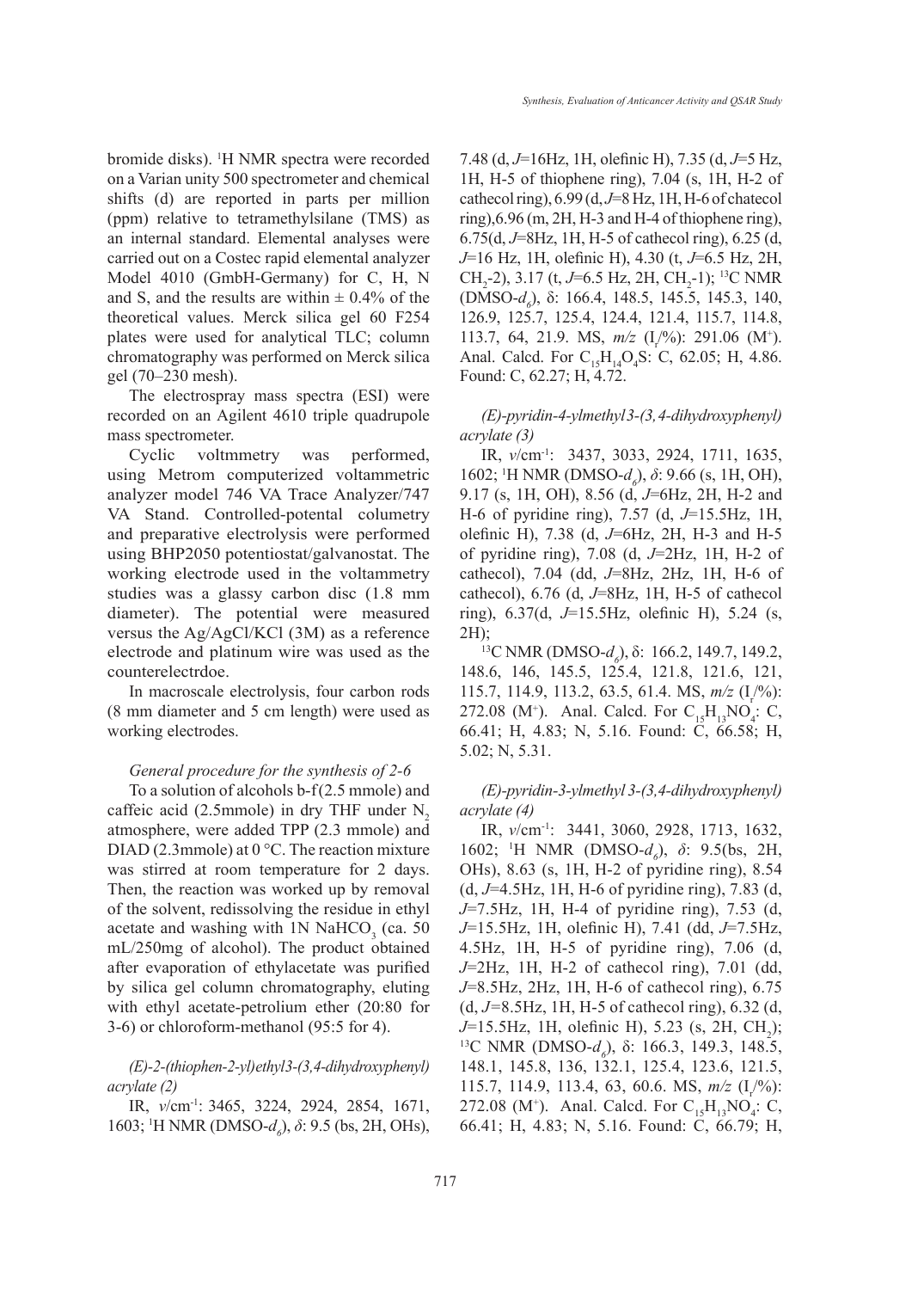4.62; N, 5.44.

*(E)-2-(pyridin-2-yl) ethyl 3-(3,4-dihydroxyphenyl) acrylate (5)*

IR, *v*/cm-1: 3449, 3214, 2897, 1689, 1637, 1599; <sup>1</sup>H NMR (DMSO-*d<sub>6</sub>*), *δ*: 9.4(bs, 2H, OHs), 8.5 (d, *J*=5 Hz, 1H, H-6 of pyridine ring), 7.71 (t, *J*=7.5 Hz, 1H, H-4 of pyridine ring), 7.42 (d, *J*=16 Hz, 1H, olefinic H), 7.32 (d, *J*=7.5Hz, 1H, H-3 of pyridine ring), 7.23 (t, *J*=5Hz, 1H, H-5 of pyridine ring), 7.01 (s, 1H, H-2 of cathecol ring), 6.97 (d, *J*=8Hz, 1H, H-5 of cathecol ring), 6.74 (dd, *J*=8Hz, 2Hz, 1H, H-6 of cathecol ring), 6.2 (dd, *J*=16Hz, 2Hz, 1H, olefinic H), 4.47 (t, J=6.5Hz, 2H, CH<sub>2</sub>-2), 3.09 (t, J=6.5Hz, 2H, CH<sub>2</sub>-1); <sup>13</sup>C NMR  $(DMSO-d_6)$ , δ: 166.5, 157.9, 149.1, 148.4, 145.5, 145.2, 136.5, 125.4, 123.4, 121.7, 121.4, 115.7, 114.8, 113.8, 62.9, 36.6. MS,  $m/z$  (I<sub>r</sub><sup>(9</sup><sub>6</sub>): 286.10 (M<sup>+</sup>). Anal. Calcd. For  $C_{16}H_{15}NO_4$ : C, 67.36; H, 5.30; N, 4.91. Found: C, 67.01; H, 5.42; N, 4.73.

# *(E)-pyridin-2-ylmethyl 3-(3,4-dihydroxyphenyl) acrylate (6)*

IR, *v*/cm-1: 3476, 3056, 2953, 2563, 1693, 1600; <sup>1</sup>H NMR (DMSO-*d<sub>6</sub>*), *δ*: 9.63 (s, 1H, OH), 8.55 (d, *J*=4 Hz, 1H, H-6 of pyridine ring), 7.82 (t, *J*=8 Hz, 1H, H-4 of pyridine ring), 7.55 (d, *J*=16 Hz, 1H, olefinic H), 7.43 (d, *J*=7.5 Hz, 1H, H-3 of pyridine ring), 7.33 (dd, *J*=8 Hz, 4Hz, 1H, H-5 of pyridine ring), 7.07 (s, 1H, H-2 of cathecol ring), 7.03 (d, *J*=8 Hz, 1H, H-6 of cathecol ring), 6.76 (d, *J*=8 Hz, 1H, H-5 of cathecol ring), 6.37 (d, *J*=16 Hz, 1H, olefinic H), 5.25 (s, 2H, CH<sub>2</sub>); <sup>13</sup>C NMR (DMSO-*d<sub>6</sub>*), δ: 166.2, 155.9, 149.1, 148.5, 145.8, 145.6, 136.9, 125.4, 122.9, 121.5, 115.7, 114.9, 113.5, 65.9, 63.9. MS,  $m/z$  ( $I'_r$ %): 272.08 (M<sup>+</sup>). Anal. Calcd. For  $C_{15}H_{13}NO_4$ : C, 66.41; H, 4.83; N, 5.16. Found: C, 66.64; H, 4.52; N, 5.31.

*General procedure for electroorganic synthesis of 1b-6b and 1c-6c*

The mixture of water-acetonitrile (AN) (80:20), containing phosphate buffer (pH= 7.0, C=0.2M), was preelectrolyzed at 0.3V.

Equimolar amounts of caffeic acid eters and sodium benzenesulfinate or (sodium toluene-4 sulfinate) were added to the cell with 4 graphit rodes as working electrode and Pt electrode as counter electrode.

The potentials of working electrode were measured versus the Ag/AgCl/KCl as a reference electrode. The electrolysis was interrupted many times, when the current reached to 5% of the starting value, to wash the anodic electrode with acetone to reactivate it. The precipitated products were filtered off and washed with water/acetone mixture.

#### *Compounds 1b-6b and 1c-6c*

Compounds were characterized by ESI mass spectrometry and all of the compounds were confirmed by observing their pseudomolecular ion as hydrogen adduct.

## **Acknowledgment**

Authors would like to thank the research council of Medical Sciences/University of Tehran for facilitating this research project. We are also thankful to Dr. A. Bayandori Moghaddam from department of Engineering Science,College of Engineering, University of Tehran for his scientific advice on electrochemical reactions.

# **References**

- El-Refaei MF and El-Naab MM. Inhibitory effect (1) of caffeic acid phenethyl ester on mice bearing tumor involving angiostatic and apoptotic activities. *Chemico-Biological Interactions* (2010) 186: 152-156.
- Grunberger D, Banerjee R, Eisinger K, Oltz EM, (2) Efros L, Caldwell M, Estevez V and Nakanishi K. Preferential cytotoxicity on tumor cells by caffeic acid phenethyl ester isolated from propolis. *Experientia*  (1988) 44: 230-232.
- (3) Orsolic N, Knezevic A H, Sver L, Terzic S and Basic I. Immunomodulatory and antimetastatic action of propolis and related polyphenolic compounds. *J. Ethnopharmacol.* (2004) 94: 307-315.
- Icklaus MC, Neamati N, Hong H, Mazumder A, (4) Sunder S, Chen J, Milne GWA and Pommier Y. HIV-1 integrase pharmacophore: discovery of inhibitors through three-dimensional database searching. *J. Med. Chem.* (1997) 40: 920-929.
- (5) Zaeemzadeh N, Hemmati A, Arzi A, Jalali M, Rashidi I. *Iran. J. Pharm. Res.* (2011) 10: 321-328.
- -Wang D, Xiang D, He Y, Li Z, Wu X, Mou J, Xiao H (6) and Zhang Q. Effect of caffeic acid phenethyl ester on proliferation and apoptosis of colorectal cancer cells in vitro. *World J Gastroenterol* (2005)11:4008-4012.